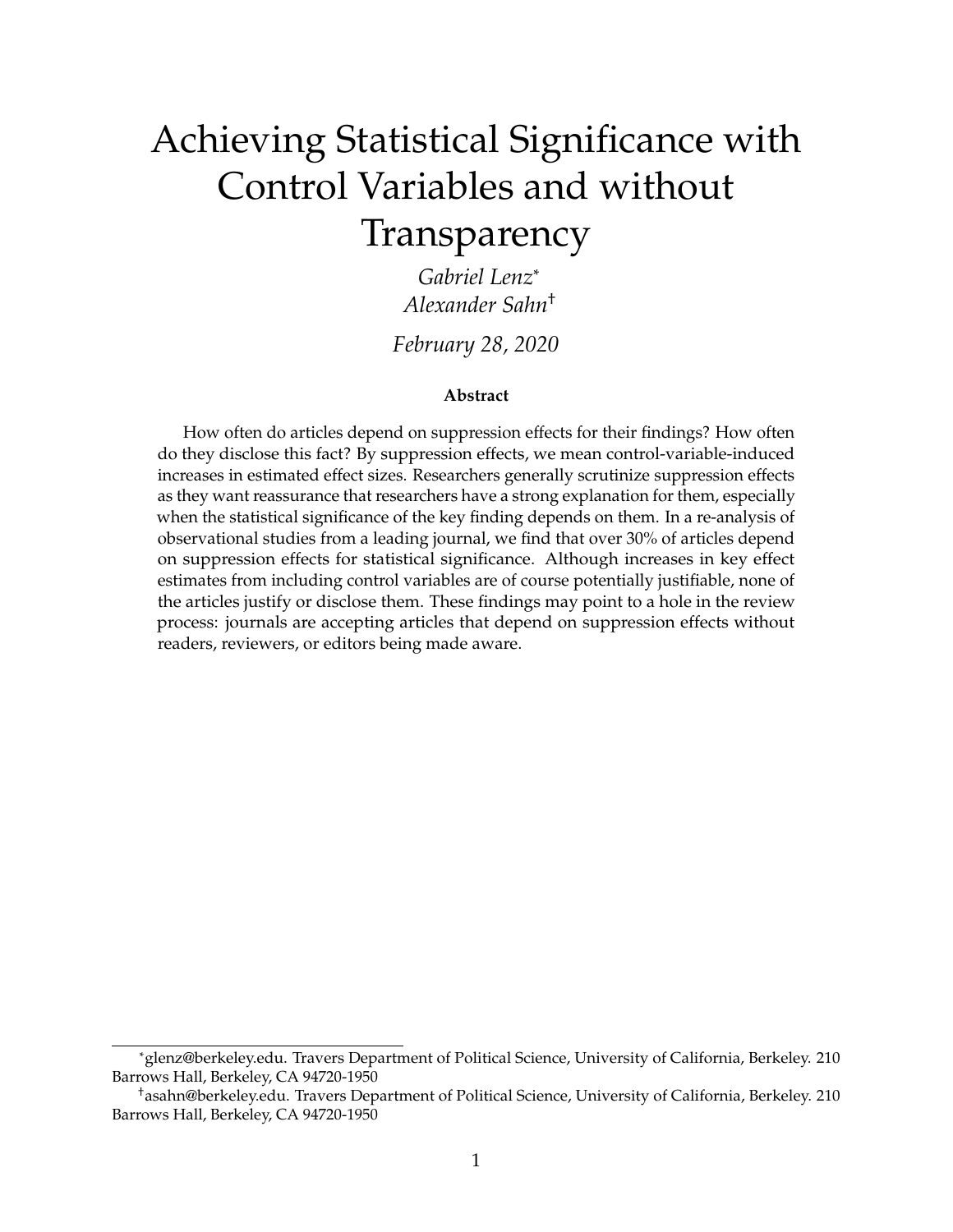Imagine you are reading a study that reports a statistically significant finding and includes several control variables in the regression model. You learn that this finding only emerges with the addition of these control variables and that adding them increases the effect size estimate, shifting it from nonsignificance to significance. After learning this fact, you will want reassurance that researchers have a strong explanation for the control-variableinduced increase in estimated effect size, sometimes called a suppression effect. You will especially want reassurance when the statistical significance of the key finding depends on this suppression effect. To quote an introductory statistics textbook: "In fact, it is pretty much standard operating procedure that when suppressors arise most researchers dismiss the finding as a statistical artifact unless there is a very strong theoretical explanation for the result" [\(Bobko, 2001,](#page-16-0) 254). Likewise, Andrew Gelman and his co-authors write: "Suffice it to say that, generally, suppression effects are considered statistical artifacts unless there is a strong theoretical explanation for their occurrence" [\(Crede, Gelman and Nickerson,](#page-16-1) [2016\)](#page-16-1).

In this paper, we investigate how often studies depend on suppression effects. While many definitions exist, we define suppression effects as increases in the key coefficient estimate that result from adding control variables. This definition corresponds with Conger's [\(1974,](#page-16-2) 36-37) expansive and generally accepted definition of a suppressor variable: "a variable which increases the predictive validity of another variable (or set of variables) by its inclusion in a regression equation," where predictive validity is assessed by the magnitude of the regression coefficient [\(Tzelgov and Henik, 1991;](#page-19-0) [MacKinnon, Krull and Lockwood,](#page-18-0) [2000\)](#page-18-0). This definition includes reciprocal suppression or cooperative suppression, which is a term some researchers use for the most familiar form of suppression, where control variables increase the magnitude of the key effect but do not change the sign. It also includes the somewhat less common case where the key coefficient switches signs, sometimes called negative or net suppression.<sup>[1](#page-1-0)</sup> Finally, it includes the rare classical suppression, where the suppressor variable is nearly uncorrelated with the dependent variable [\(Horst, 1941\)](#page-17-0). Several sources formally define and discuss types of suppression [\(Nickerson and Brown,](#page-18-1) [2019;](#page-18-1) [Conger, 1974;](#page-16-2) [Lewis and Escobar, 1986;](#page-18-2) [Tzelgov and Henik, 1991\)](#page-19-0).

Although suppression effects should be treated with scrutiny, they can be justified when researchers have a strong explanation for their existence, that is, a strong explanation for why their key effect estimate is suppressed. Tesler and Sears [\(2010,](#page-19-1) chapter 6) provide an example in the 2008 US presidential election. To their surprise, they found that white Democrats with "gender traditional" attitudes tended to choose Hillary Clinton over Barack Obama in the Democratic primary, even though Hillary Clinton was a feminist icon. When they controlled for racial resentment, however, the relationship between gender traditionalism and vote choice switched: now the gender traditionalists were less likely to support Clinton. Why? They show that gender traditionalism and racial resentment correlated and that racial resentment much more strongly predicted vote choice. Racial resentment therefore suppressed the positive association between gender traditionalism

<span id="page-1-0"></span><sup>&</sup>lt;sup>1</sup>We acknowledge that negative suppression may not always fall under Conger's definition, such as when a coefficient estimate changes signs but is smaller in absolute magnitude. We continue to call such cases suppression.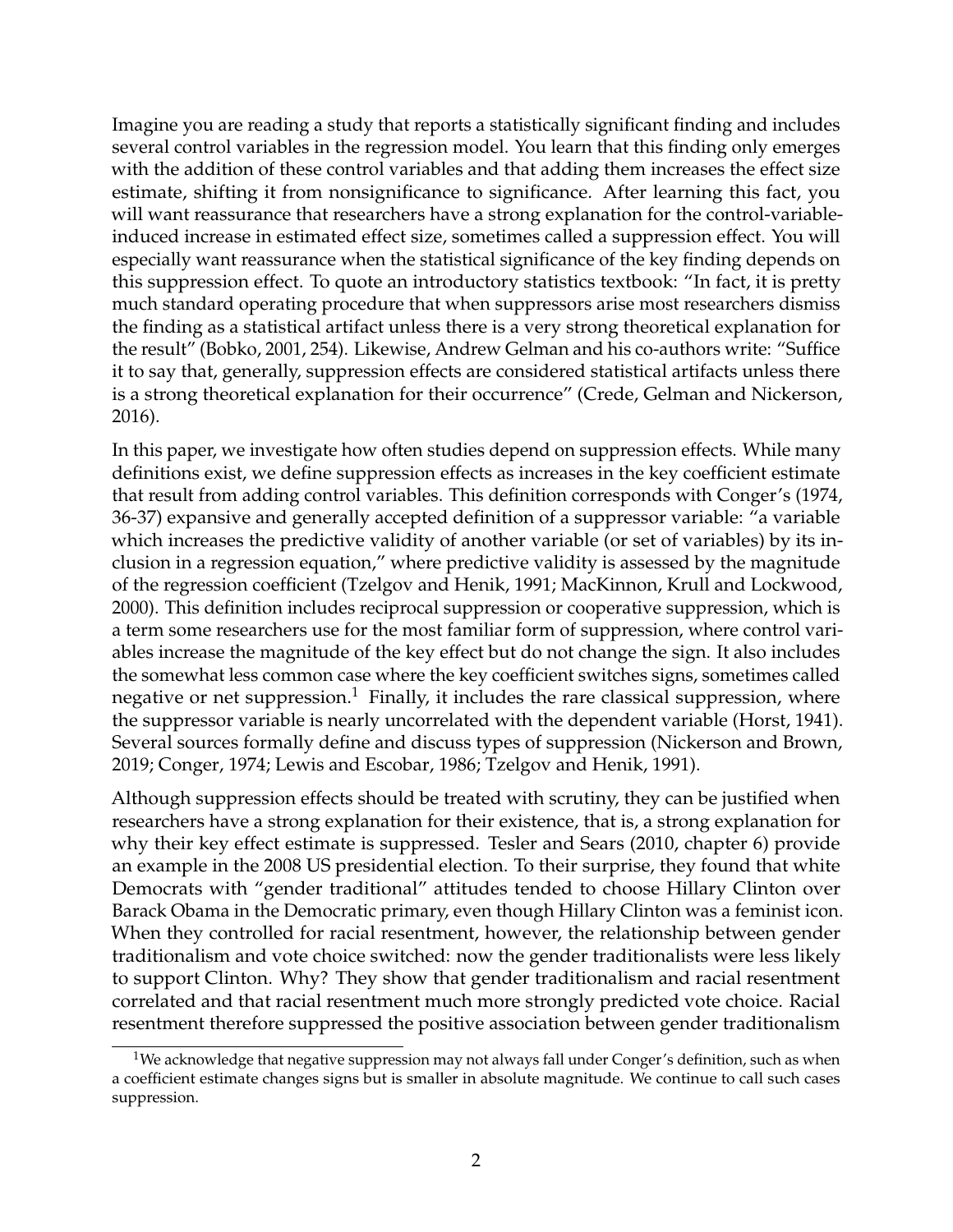and opposing Clinton. When controlled for, the expected relationship emerged. In this case, the authors provided a plausible explanation for suppression.

Even though suppression effects can be justified, they deserve greater scrutiny for several reasons. The first is robustness. When researchers have a strong bivariate relationship, one that holds up with every control they can throw at it, they feel confident about it—it seems robust. When a finding depends on suppression effects, however, it is not robust to alternative model specifications—it is by definition acutely sensitive to the specification, as in the Tesler and Sears example. When readers are evaluating statistical findings, they generally want to know which of these two worlds they're in: generally robust to model specification or generally not. If the latter, they require much greater confidence in the model specification that generates the findings.

A second reason for skepticism of suppression effects is that they can introduce bias that favors the authors in a nontransparent way. Consider an example of a data generating process with one key variable and 10 control variables, the first five of which increase the key effect estimate, and the remaining five decreases the key effect estimate. As a researcher adds these controls sequentially to a model, the first five will increasingly bias their key effect estimate upwards, as these are omitted suppressors. They induce bias because they unmask bias from the still omitted five control variables. Only when the researcher adds all 10 will she estimate an unbiased effect. In this example, a researcher could include the first five control variables, but leave out some of the second five, biasing the effect estimate upwards. Since readers never know the "true" data generating process, they may not realize that control variables have been excluded. Researchers have strong incentives to publish statistically significant findings and, given the numerous forking paths they face when making research decisions about control variables, they may have many opportunities to intentionally or unintentionally take advantage of suppression effects. While all control variables deserve scrutiny, suppression effects can induce bias that favors the authors, and do so in a way that may be hidden from readers, and so arguably deserve greater scrutiny. In contrast, when control variables reduce estimated effect sizes, they work against authors' publishing incentives and so may require less scrutiny.<sup>[2](#page-2-0)</sup>

A third reason for skepticism is that control variables can introduce bias through opaque mechanisms. The hypothetical example above illustrates the potential for bias that favors authors from confounding. But control variables can also introduce bias that favors authors through amplification bias or through mediation, to name just two [\(Middleton et al., 2016;](#page-18-3) [Pearl, 2010;](#page-18-4) [MacKinnon, Krull and Lockwood, 2000\)](#page-18-0). Given the complexity of some of these effects, readers need to know if findings could potentially depend on them.

As a reader, you therefore want to be alerted to suppression effects, especially when the statistical significance of the key finding depends on them. As a field, we want to know how often leading journals are publishing such articles and especially how often they are

<span id="page-2-0"></span><sup>&</sup>lt;sup>2</sup>We quote additional authors on why researchers should scrutinize suppression effects in the supporting information. The idea that controls can introduce biases is unintuitive to some readers. This hypothetical example illustrates that they can when some but not all controls are included. Numerous articles have discussed bias introduced by controls [\(Bhattacharya and Vogt, 2012;](#page-16-3) [Clarke, 2005;](#page-16-4) [Cole et al., 2010;](#page-16-5) [Middleton](#page-18-3) [et al., 2016;](#page-18-3) [Pearl, 2010,](#page-18-4) [2011,](#page-18-5) [2009;](#page-18-6) [Wooldridge, 2016;](#page-19-2) [Wyss et al., 2014\)](#page-19-3).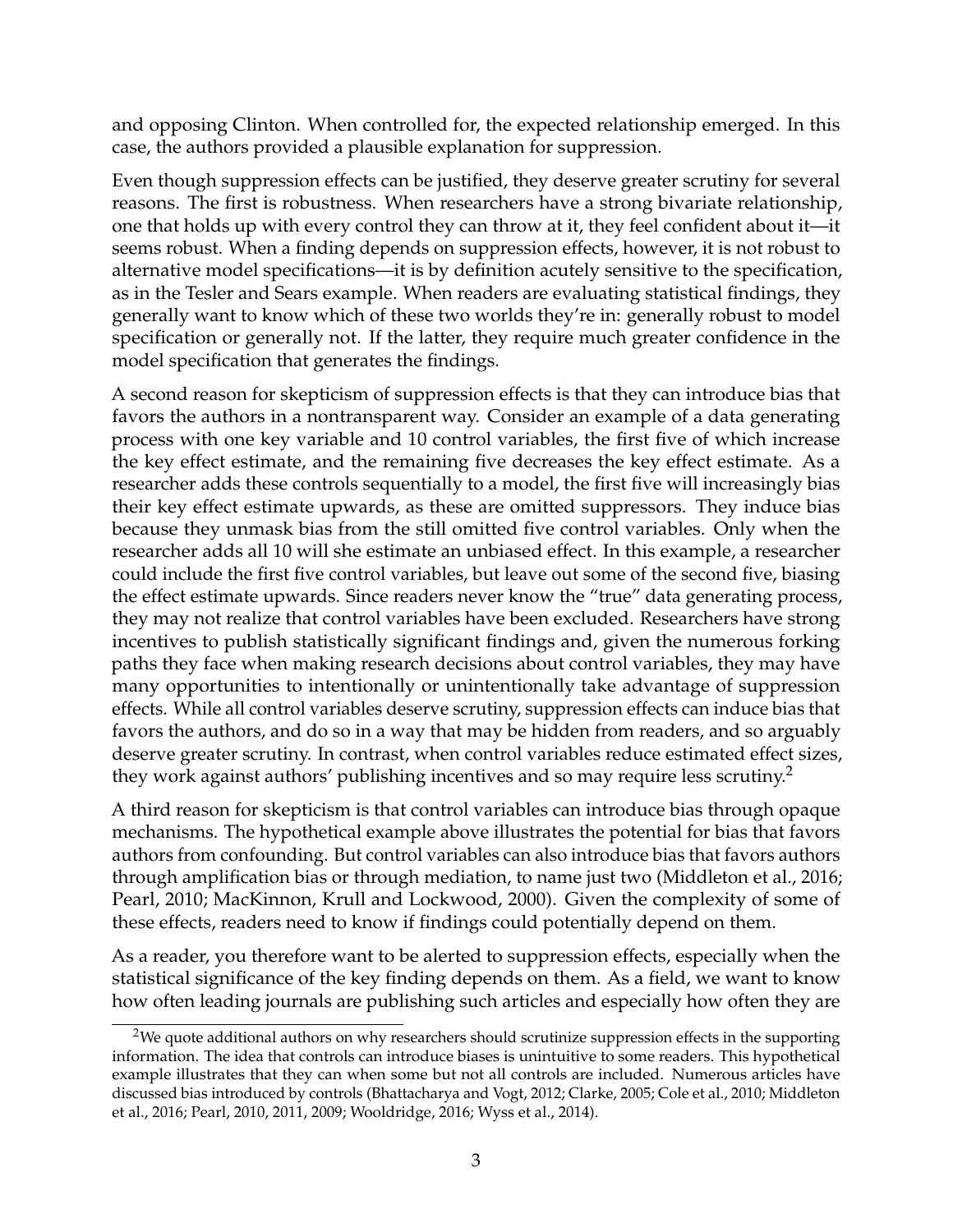doing so without alerting readers, reviewers, and editors.

So, how often do articles depend on undisclosed suppression effects for statistical significance? In this paper, we investigate this question by analyzing replication data from a leading journal. We examine whether findings depend on suppression effects by asking whether the main estimate presented in the articles, which includes control variables, is larger an absolute value than a bivariate estimate, which excludes those controls. Specifically, we look for how often statistical significance of the articles key result depends on the increase in estimated effect size induced by control variables, that is, suppression effects. We find a startling result: over 30% of observational studies depend on suppression effects for the statistical significance of their findings. Moreover, we find that none of these studies disclose this fact.

These findings may point to a gap in the review process: journals publish articles that depend on suppression effects for statistical significance without the awareness of readers, reviewers, or editors. They also reinforce concerns about the potential for researcher discretion with control variables, concerns that have existed for decades [\(Leamer, 1983\)](#page-18-7). Replication efforts and meta-analyses suggest that a reasonably large fraction of studies are false positives or report much larger effects than actually exist [\(Ioannidis, 2005;](#page-17-1) [Ioannidis,](#page-17-2) [Stanley and Doucouliagos, 2017;](#page-17-2) [Klein et al., 2014,](#page-17-3) [2018\)](#page-18-8). They have also pointed to suspicious patterns in test statistics [\(Gerber et al., 2010;](#page-17-4) [Gerber and Malhotra, 2008;](#page-17-5) [Brodeur](#page-16-6) [et al., 2016\)](#page-16-6). Undisclosed suppression effects may be one source of these patterns. Many solutions exist for this problem, some of which we discuss in our conclusion. The simplest solution, however, is for reviewers and editors to ask for a tad more transparency.

### **1 Data**

To conduct this analysis, we replicate and reanalyze studies published in the *American Journal of Political Science* (AJPS). AJPS was one of the earliest social science journals to adopt a firm data transparency policy, enforcing the posting of replication data and code for articles published beginning in 201[3](#page-3-0). Following our pre-analysis plan, $3$  we analyze articles from *AJPS* 2013-2015 that focus mainly on establishing a single causal claim and have a standard statistical model with at least one control variable (see Table S1 in the supporting information for exclusion reasons). 64 of 163 articles in these years met these criteria. 49 of these are observational and 15 are experimental. The topics of these studies range widely, from the effects of judges having daughters on their rulings to whether United Nations peacekeepers succeed in protecting civilians. On average, these studies include 9 control variables in the fully specified model.

We successfully reproduce the main findings in each of these articles, including the coefficient estimates and the standard errors, as Figure 1 shows. Given the difficulties researchers

<span id="page-3-0"></span><sup>3</sup>See anonymous link: [https://bit.ly/2luoV3E.](https://bit.ly/2luoV3E) The plan specifies how we collected the data. We did not pre-specify the key analyses in this paper (Figure 3). We present the analyses we did specify in the supporting information and the results are consistent with our main findings.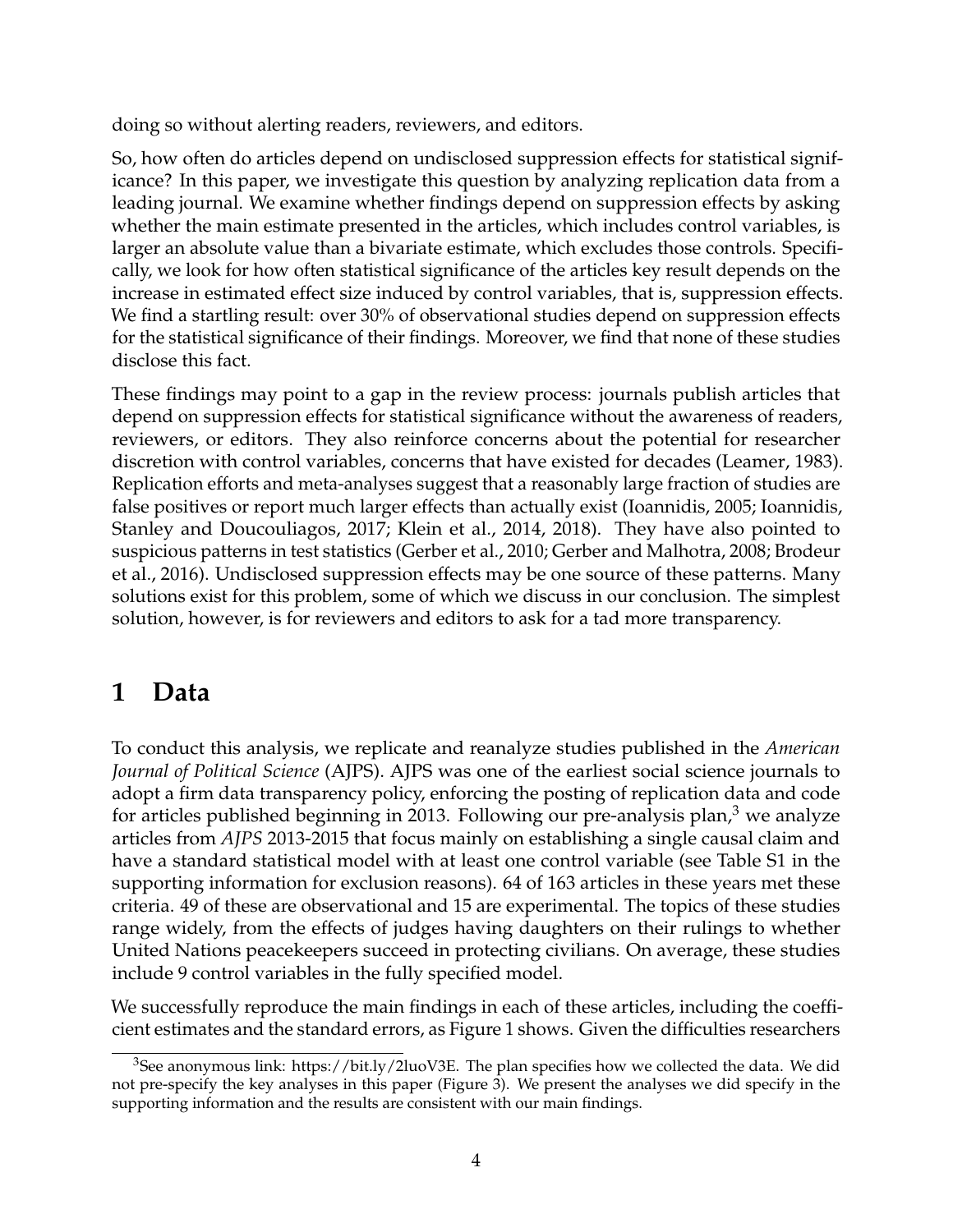

Figure 1: Replication of Key Estimates and Standard Errors for Full Specification Models

have faced with reproducibility [\(King, 1995\)](#page-17-6), this result is reassuring. In a handful of cases, the figure reveals that we estimate different standard errors.

#### **2 Frequency and Disclosure of Suppression Effects in Observational Studies**

We first examine how often researchers use control variables to achieve statistical significance through suppression effects in observational studies (we examine experimental studies later). For each article, we examine the effects of control variables on the estimated effect of the key explanatory variable, the variable about which the article attempts to establish a causal claim. To do so, we compare the p-value of the key explanatory variable estimate in the full model (all control variables) to a bivariate model. In cases where the research design or identification strategy requires covariates (such as the main effects of an interaction term, lagged dependent variables, and fixed effects), we include these and count this as a bivariate specification. About half of studies include some covariates in the "bivariate specification," but our main finding holds up when we look only at studies that did not require them (see Figure 6 below and Figures S1, S2, and S4 in the supporting information).

Given the nature of our analysis—examining the effects of whatever control variables authors used—our definition of suppression effects based on Cogner is expansive. Our definition includes all types of suppression effects generated through any mechanism. Conger's definition refers to a single suppressor but we are examining the effects of one or more control variables—whatever the original authors used—and therefore apply the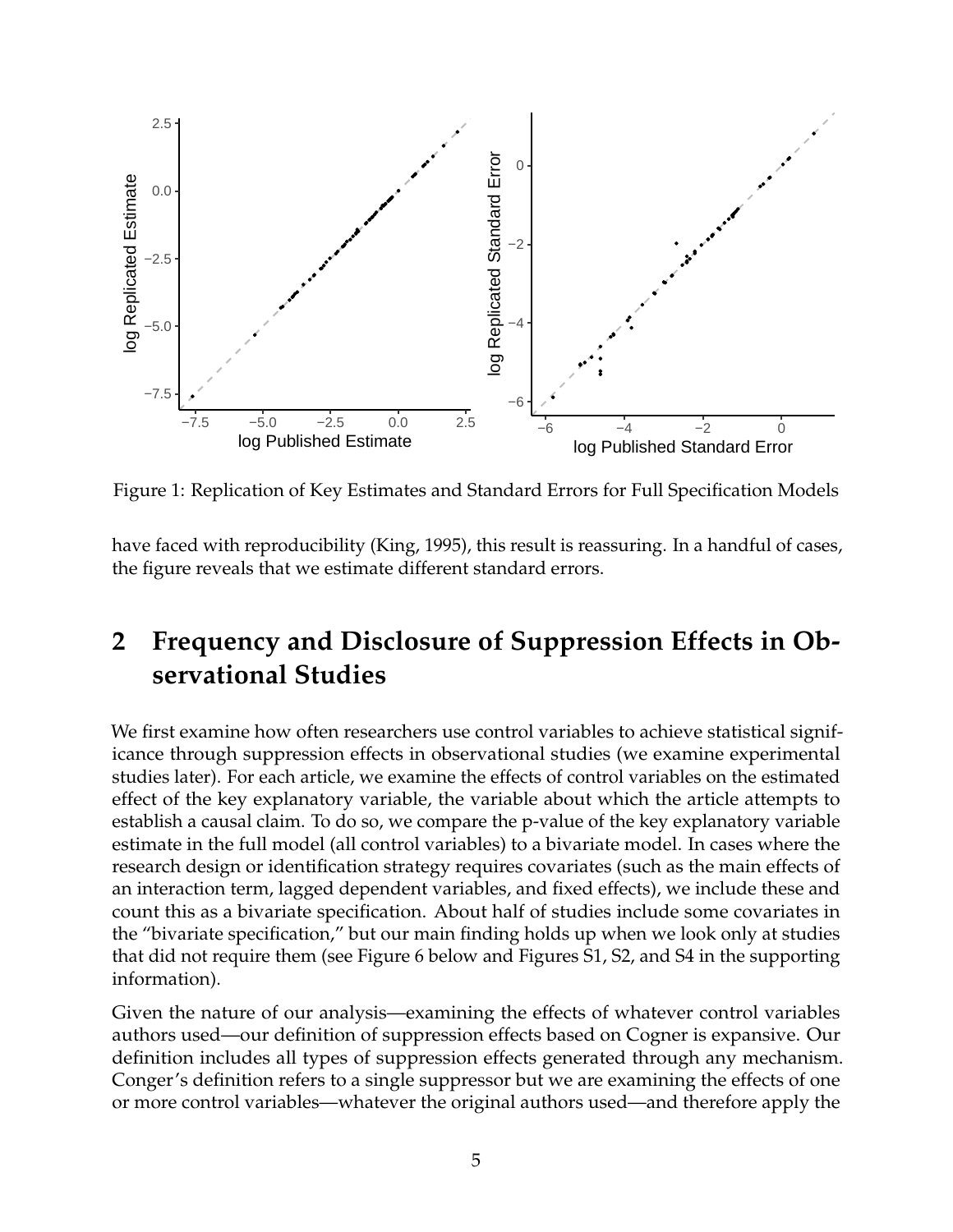concept to the general linear model originally suggested by Holling [\(1983\)](#page-17-7). Although our analysis does not examine the types or mechanisms giving rise to suppression, researchers' analysis should depend on the nature of the suppression effect, a topic we return to later.

Since we are especially interested in how often findings depend on undisclosed suppression effects, we examine the effect of controls separately among articles that disclose or do not disclose a bivariate estimate for their key effect. When researchers reveal a bivariate estimate, readers can determine whether the key result depends on suppression effects, justified or otherwise. To classify whether researchers disclosed, we count studies as revealing the potential presence of suppression effects if they report a bivariate estimate for their key explanatory variable. We count this if they report it in a statistical model or in some other form, such as a scatterplot, cross-tab, or difference in means. We count these regardless of whether they occur in figures, tables, the text, or in notes.

Figures 2 and 3 present the main finding of this paper. Figure 2 begins by showing the effect of control variables on the p-values of the key effect estimates and how often they disclose this fact. The figure presents arrows that start at the p-value of the bivariate specification and end at the p-value of the full specification. When control variables lower p-values of the key estimate, the arrows end pointing downwards. When control variables increase p-values, the arrows end pointing upwards. The figure shows a large number of downward arrows. When researchers include control variables, their p-values drop a lot, many from well above 0.05 to below 0.05. In four cases, the introduction of controls switches the estimated effect direction. To convey this switch, the figure shows the arrows increasing from the bivariate specification  $p$ -value, to  $p=1$ , and then back down to the p-value for the full specification.

These drops in p-values only represent suppression effects if they result from increases in the absolute value of coefficients (as the decreases could also result from smaller standard errors). Figure 3 adds the additional information of how much of these p-value drops result from coefficient changes. It presents the key result of this paper. To show how much of these p-value drops results from coefficient changes, Figure 3 alters the arrows so that the solid portion now shows the changes in the p-value attributable only to coefficient changes, that is, the change attributable to suppression effects. The dotted component of the arrows shows the p-value changes attributable to only standard error changes. As the solid portion of the arrows makes clear, suppression effects drive much of the p-value decreases, though both components contribute. Based on a careful examination of Figure 3, suppression effects helped the authors lower their p-values towards 0.05 in about 20 of the 49 observational articles. Not all of these studies achieved statistical significance at p<0.05 in the full specification, but the decreases in p-values may have been necessary for publication.

Figures 2 and 3 split the results into the left panel showing studies that did not present a bivariate specification and the right panel showing studies that did. Only a single one of the 20 studies revealed the presence of suppression effects.

In sum, undisclosed suppression effects are common. We cannot know how many of the 19 studies that did not disclose suppression would have been published without the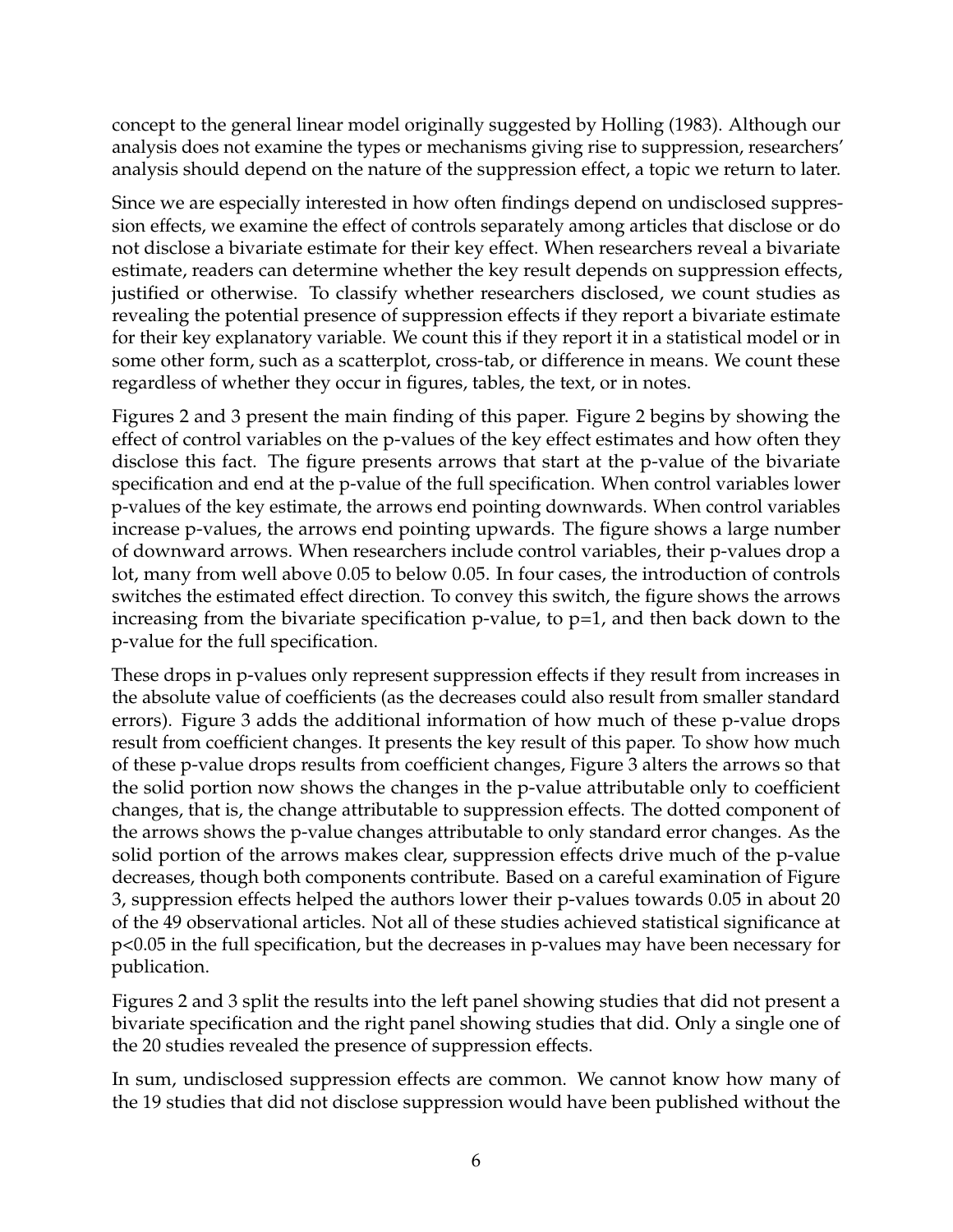

Figure 2: P-Value Changes in Observational Studies. Arrows for each study show the total p-value changes from the bivariate to the full specification (all controls). The figure shows that, when articles did not present a bivariate specification, control variables lowered p-values for the articles' key effect estimate. The four up and down arrows reflect cases where the estimate changed sign from the bivariate to the full specification. The next figure shows how much of the p-value drops result from changes in coefficients from suppression effects versus changes in standard errors.

contribution from suppression effects, but it seems possible that many or even all would not have. So, undisclosed suppression effects may have contributed to the publication of as much as  $(19/49 \approx) 40\%$  of observational studies. A conservative estimate would be  $(15/49)$  $\approx$ ) 30%. Another way of describing this finding is that, when reading an observational article that does not show a bivariate estimate in some form, readers should assume as high as a (19/34  $\approx$ ) 55% chance that it depends on suppression effects for significance, a high probability.

The effect of suppression on p-values is considerable, especially in studies that do not reveal the presence of suppression effects. In studies that are transparent by showing a bivariate, p-values actually slightly increase (by 0.001). In studies that are not transparent, p-values decrease by 0.33 on average. The difference in p-value changes between those that do and do not is highly statistically significant (p=9  $\times$  10<sup>-4</sup>, Wilcoxon rank-sum test). If we limit the p-value changes to only that due to coefficient changes, non-transparent studies decrease them by 0.29 on average and the difference in p-value changes remains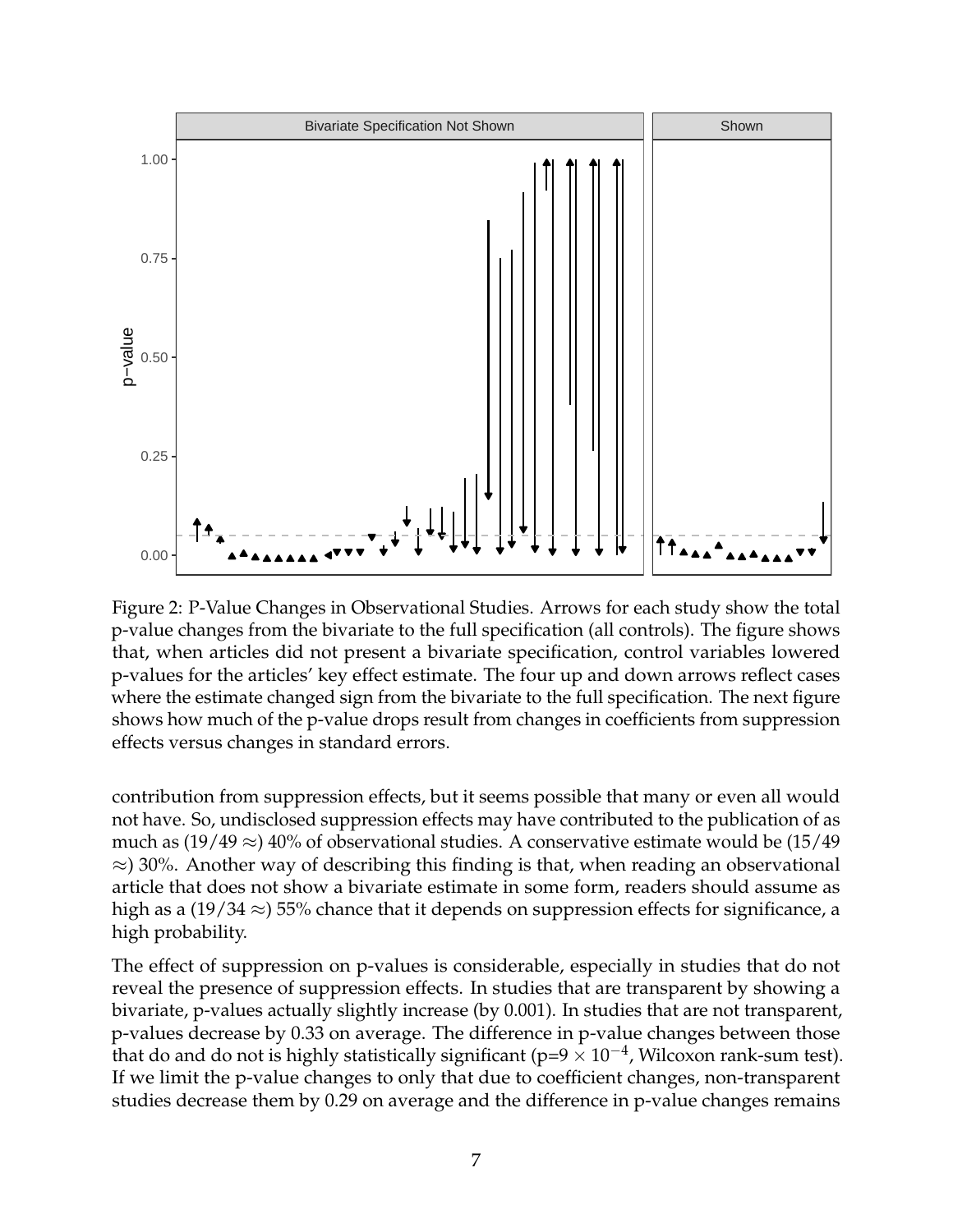

Figure 3: P-Value Changes in Observational Studies from Coefficient and Standard Error Change. Arrows for each study show the total p-value changes from the bivariate to the full specification (all controls). The solid part of the arrows shows the p-value changes from only coefficient estimate changes, while the dotted part shows the remaining p-value changes from standard error changes. The figure shows that, when articles failed to present a bivariate specification, they often depend on suppression effects to achieve statistical significance. The four up and down arrows reflect cases where the estimate changed sign from the bivariate to the full specification. Figure 6 and Figures S1 and S2 in the supporting information present robustness checks.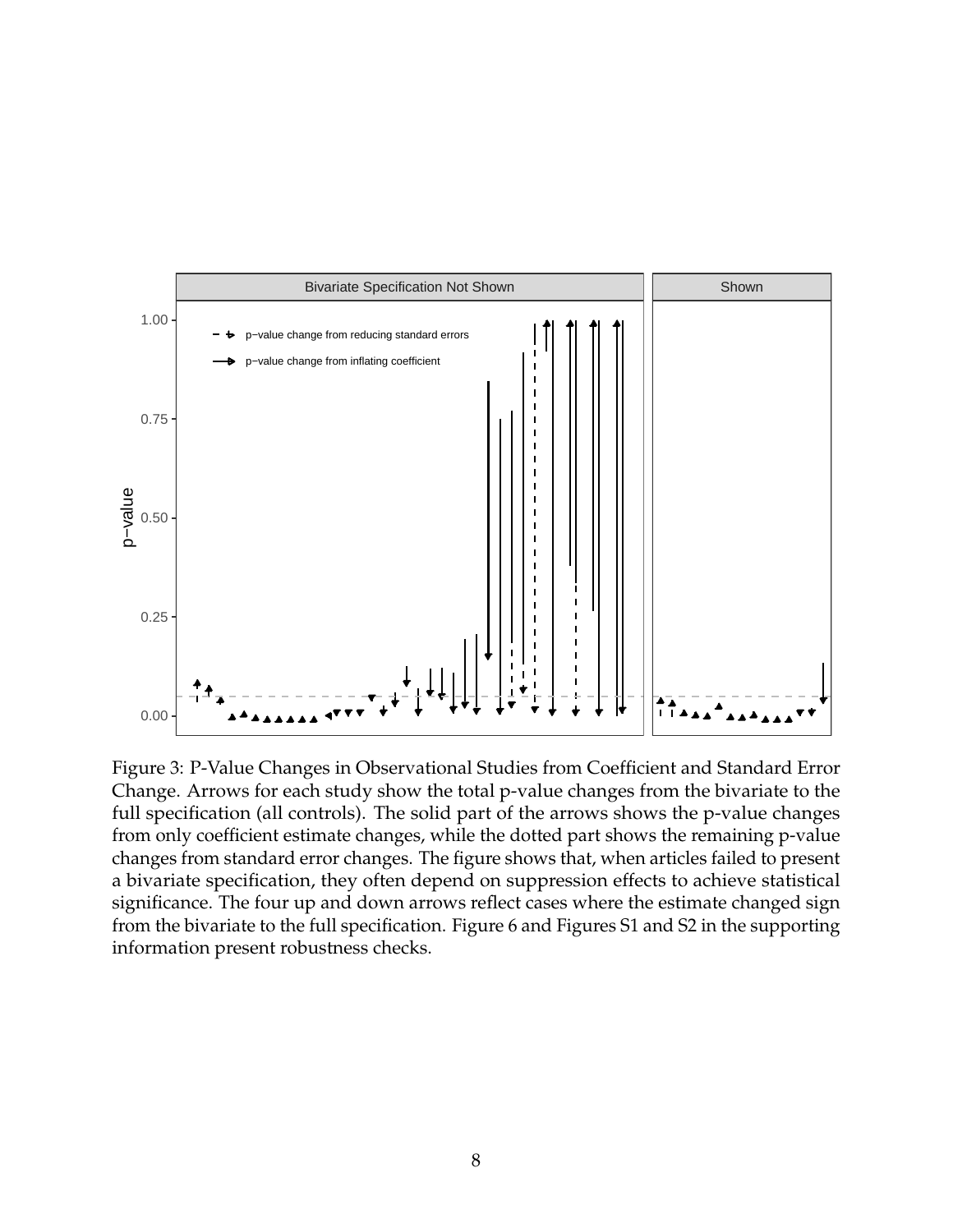

Figure 4: Key Coefficient and Standard Error Change in Observational Studies. Each dot shows either the log change in coefficients (top) and standard errors (bottom). The dots are sorted by the p-value changes, the exact same order as in Figures 2 and 3.

highly statistically significant (p=0.0027, Wilcoxon rank-sum test).

To show how control variables give rise to the p-value changes in Figures 2 and 3, Figure 4 presents the log change in coefficients and standard errors of key variables from the bivariate to the multivariate. It uses log changes because they approximate percent changes (while avoiding the symmetry and additivity problems of percent changes). $4$  Each dot shows either the log change in coefficients or in standard errors, and we sort dots by the p-value changes, as in Figures 2 and 3. Figure 4 makes clear that suppression effects occur in several cases where they have no impact on the statistical significance of studies. In such cases, suppression effects, even if not justified, are less problematic since statistical significance does not depend on them. The figure also makes clear that even small changes in effect sizes can have large effects on statistical significance. Finally, this figure illustrates the degree to which increased precision, a frequent justification of the inclusion of control variables, isn't terribly common.

<span id="page-8-0"></span> $4$ To calculate the log change, we code the multivariate and bivariate estimates to positive. In the four cases where the signs flip between the bivariate and the multivariate, we rescale so that the bivariate estimate is zero and we add the bivariate to the multivariate. We then add one to all the estimates before taking the log. We also add one before calculating the log change in standard errors to keep the scale for coefficients and standard errors similar. Adding constants other than one doesn't substantively change the findings.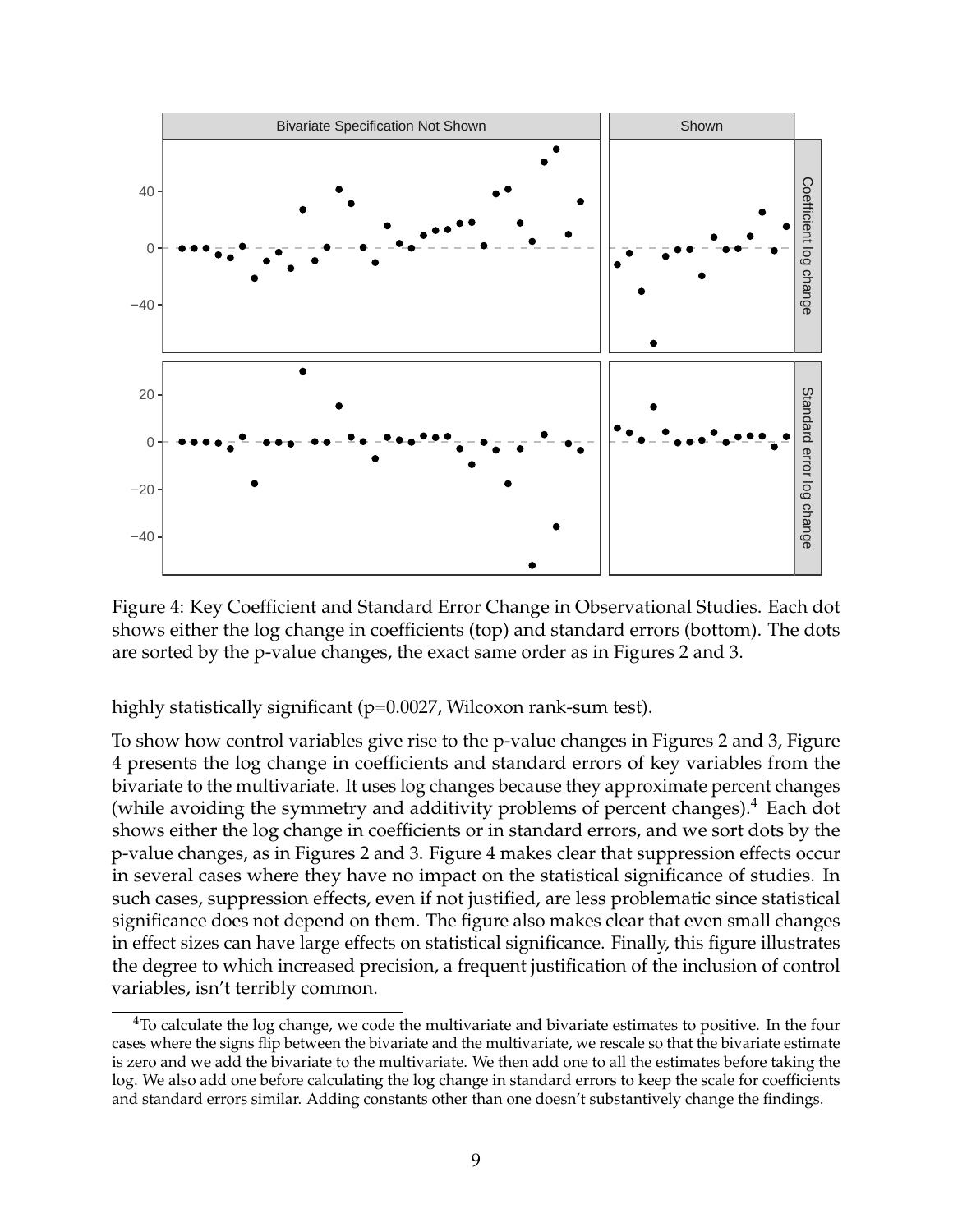How many of the undisclosed cases of suppression represent false positives where researchers are relying on suppression effects, intentionally or not, to publish nonexistent effects? This is a hard question. We spent considerable time reading and reanalyzing replication data for these articles, trying to determine whether suppression effects could be justified, that is, whether researchers could have provided a good explanation for their key effect estimates being suppressed.

In some cases, we think they do. One example is Davenport [\(2015\)](#page-17-8), who examines the effect of casualties and low draft numbers on parents' turnout during the Vietnam War. She finds that parents whose children are at high risk of being drafted (low lottery numbers) and who live in towns that have casualties, are more likely to turn out. One can tell a simple story about suppressor variables: poor regions of the country have lower turnout and disproportionately contribute soldiers to combat roles in Vietnam, so are hit disproportionately by casualties. Socio-economic status may therefore suppress Davenport's key interaction estimate. Indeed, in reanalyzing Davenport's data, we find that prior turnout (which likely captures individual socio-economic status) and town measures of socio-economic status increase the size of her key interaction estimate, lowering its p-value from 0.11 in the bivariate specification to 0.01 in the full specification. So, Davenport can provide a good explanation for why her finding depends on suppression effects.

For many articles, however, we cannot find an obvious justification for suppression effects, though it is possible that authors could provide one. In several of these articles, unusual control variables were the key suppressors. These include variables that arguably should not be in the models, such as post-treatment variables, and variables that change the interpretation of the finding in a way that seems unintended by the authors, such as including a lagged dependent variable when the article is not about explaining change. These potentially questionable control variables would have been harder to miss in the review process if authors had alerted readers to the presence of suppression effects.

# **3 Frequency and Disclosure of Suppression Effects in Experimental Studies**

Suppression effects should be less common in experimental studies that randomly assign treatment in large samples. In observational studies, controls can change the key variable's estimate because they can correlate with the dependent variable and key independent variable. When researchers randomly assign the treatment in large samples, by contrast, the correlation with controls is minimal, especially as the sample size increases. Therefore, we would expect minimal sensitivity to control variable choice. All the experiments we examine here used random assignment and have relatively large Ns; the median N is 868 and smallest is 156. Consistent with this expectation, Figure 5 reveals little sign of p-value decreases in experimental studies with controls. Randomized experiments have many advantages—one is less vulnerability to discretion in control variable choice.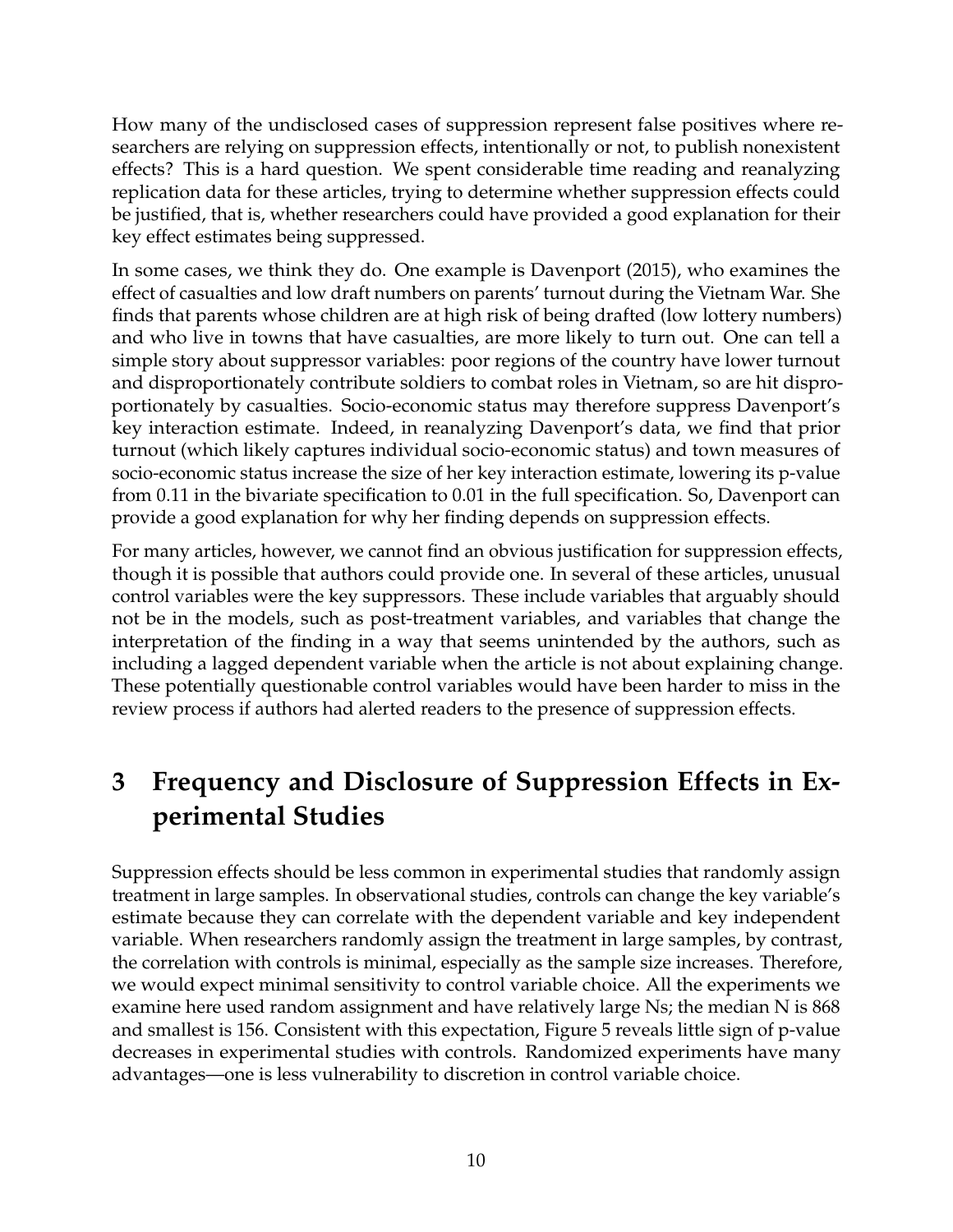

Figure 5: P-Value Changes in Experimental Studies. For each article, the arrows show the total p-value changes from the bivariate to the full specification. The solid part of the arrows shows the p-value changes from only coefficient estimate changes, while the dotted part shows p-value changes from standard error changes.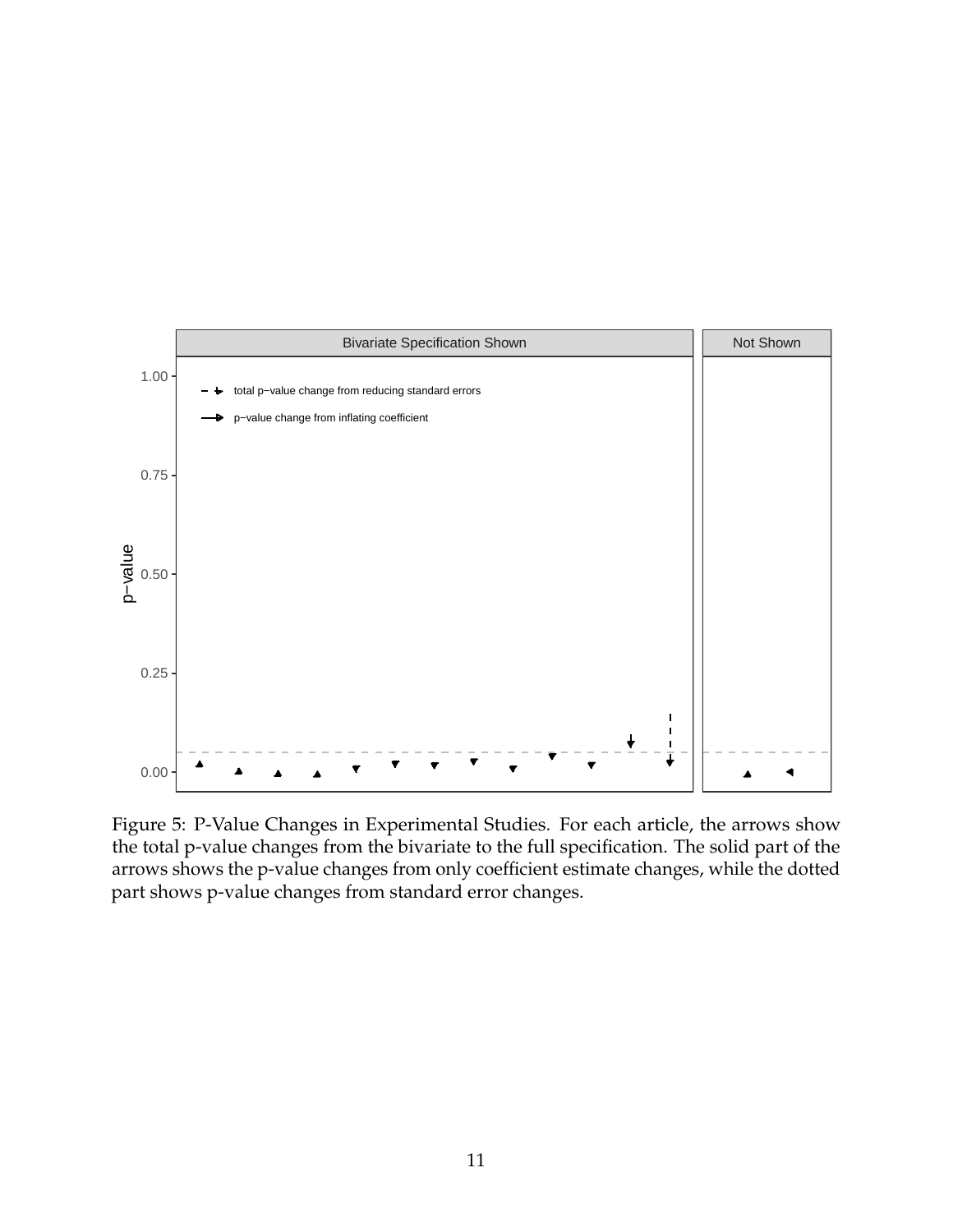# **4 Robustness and Potential Objections**

The main finding of this paper, shown in Figures 2 and 3, is robust: when researchers don't disclose a bivariate, adding control variables drops p-values consistently across various subsets of the data, as shown in Figure 6. P-values drop when researchers use fixed effects or don't use fixed effects and when we exclude the cases where the sign of the effects flip. They drop in each of the three volumes of the *AJPS*, in each of the three empirical subfields (American, comparative, and international relations), and when the bivariate/minimal specification has no covariates versus when we must include covariates for the minimal specification to make sense. Finally, they also drop in studies with less than the median number of controls, which is eight, and in studies with more than the median number of controls (see also Figures S1 and S2 in the supporting information).

One potential alternative explanation for our key finding is that researchers may not show the bivariate specification when controls favor them because they are working on topics where suppressor variables are well known. To address this possibility and to examine whether researchers justified suppression effects, we carefully read the sections on controls in these articles but found no acknowledgment or justification. We present each articles' text relating to controls in the supporting information (for articles that did not present a bivariate specification).

Another account for our key finding comes from the incentives of the journal review process. Researchers may believe that, if they disclose suppression effects, reviewers will get hung up on them. The pattern we observe—only one published study relies on suppression effects for significance and discloses this fact—is consistent with this concern. If this is authors' motivation, however, it points to a hole in the review process, as reviewers should be assessing the plausibility of control-induced increases in effect sizes.

Some scholars have argued that showing multiple specifications in regression tables, as researchers often do, is enough, especially when estimates generally seem stable across the multiple specifications. We believe, however, that researchers may underappreciate the degree to which estimates vary across combinations of controls not shown. Researchers often present a table of several regression specifications, sequentially adding controls, but these represent a handful of thousands of possible specifications. We show the range of effects researchers could have produced in Figure 7, which presents the distribution of t-statistics across all possible control combinations (randomly sampled in cases with many control) for the observational studies. We show t-statistics to scale the coefficients across these studies. As before, the figure breaks the studies into those that show a bivariate specification and those that do not. It also shows the t-statistic for the bivariate specification (b) and the full multivariate specification (m). The figure shows a large range of estimates in many of the studies across control combinations, with estimates often crossing the threshold for statistical significance and sometimes producing effects of opposite signs. This figure understates the potential for discretion since it only reflects the controls the authors chose to condition on. And, of course, control variable choice is just one of several sources of modeling discretion.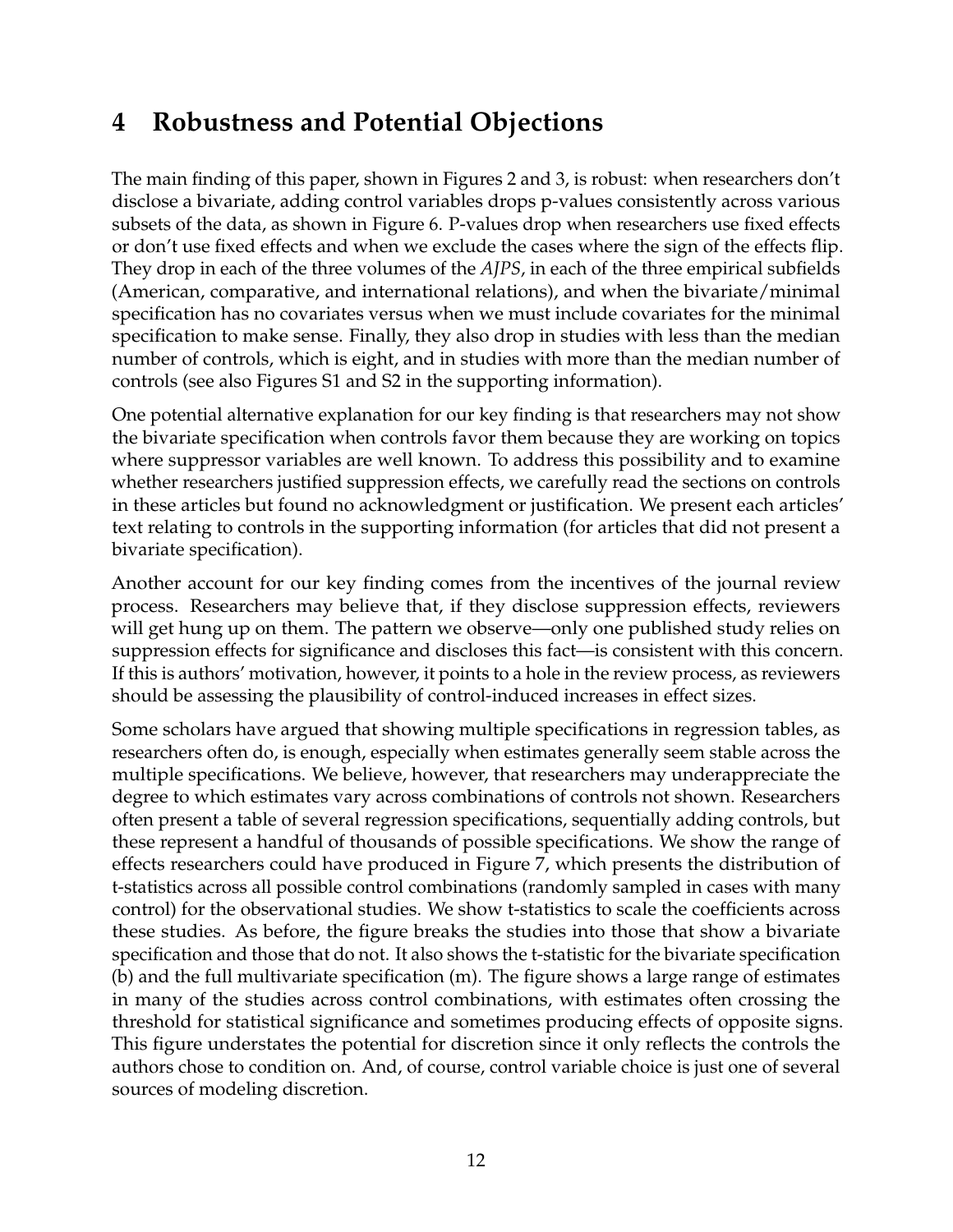

Figure 6: P-value Changes in Studies that Do Not Show Bivariate. This plot shows the average change in p-values from the bivariate to the full specification (with 95% confidence intervals) for observational and experimental studies that did not show a bivariate specification. The mean number of controls in these studies is nine and the median is eight. Figures S1 and S2 in the supporting information present similar plots for all studies and for p-value changes only from coefficient changes.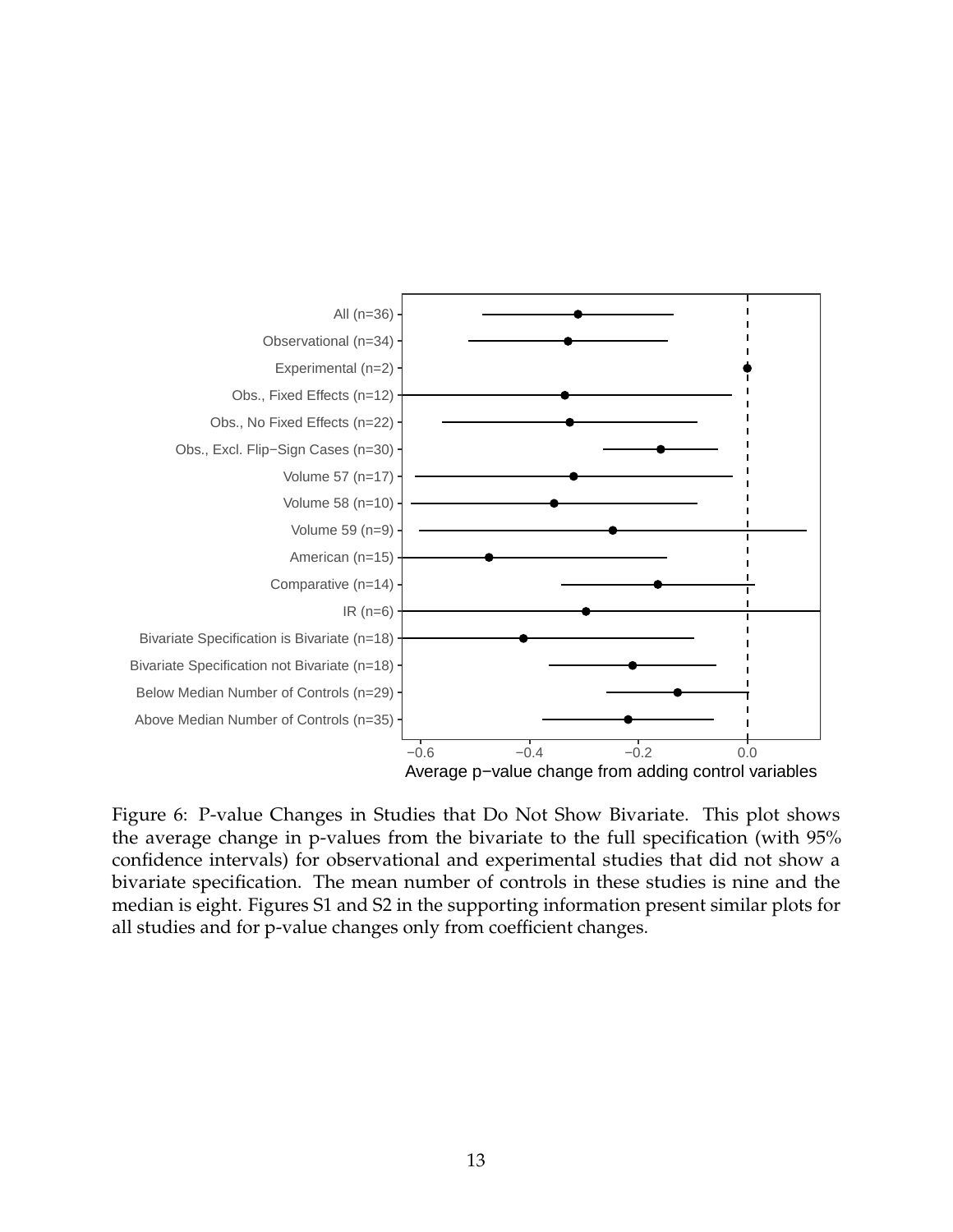Another objection we have encountered is that readers do not need bivariate specifications to assess the effects of control variable discretion because they can merely look at the control variables themselves. They can assess, for instance, whether researchers have left out controls that would work against their key finding, suppressing its effect. Undoubtedly, readers can do this in some cases. In our reanalysis of these articles, however, some of the controls responsible for increasing estimated effect sizes are unexpected, and we doubt experts would have anticipated them.

Another objection is that researchers may be unable to justify the effects of controls on their estimates because they are too complicated to explain in a multidimensional context. Although this point has merit, we think that researchers will often have priors about the reasonableness of the net effect of controls. We also find that control variables largely have similar effects on their own when conditioning on other control variables (see Figure S3 in the supporting information). More importantly, if researchers cannot be required to provide justifications, then discretion will be left partly unchecked.

Finally, it's worth emphasizing that the p-value drops we observe from adding controls do not generally result from large changes in the key coefficient estimates. Although scaling changes across studies is difficult, the key coefficients increase on average by only about 20%, calculated with log +1 changes, but those increases translate into large p-value decreases (see Figures 4 and S4-S5 in the supporting information). Researchers, therefore, are benefiting from suppression, but relatively weak suppression, enough to shift their p-values below 0.05. Consistent with this pattern, multicollinearity does not seem especially high in these studies, nor does it vary with p-value changes. In the supplemental information, we present plots of the average correlation between the key variable and control variables for all studies (see supporting information Figure S7).

### **5 Discussion and Conclusion**

Based on a reanalysis of political science studies, we find that statistical significance depends on suppression effects in a large fraction of observational studies. Almost none of these studies are transparent about this fact. By increasing the estimates of key effect sizes, undisclosed suppression effects may have contributed to the publication of over 30% of observational studies. When reading an observational article that does not show a bivariate estimate in some form, readers should assume nearly a 60% chance that the article's key effect depends on suppression for statistical significance. Suppression effects in these articles may be well justified, but authors do not acknowledge, let alone justify them. Without disclosure, readers, reviewers, and editors cannot subject them to scrutiny, asking whether the authors have a good justification for suppression.

It is important to be clear about the argument of this paper. We are in no way claiming that suppression effects necessarily introduce bias. They can be an important part of observational research, capturing data generating processes whose outcomes would otherwise go unnoticed. Instead, we are arguing that, because suppression effects can introduce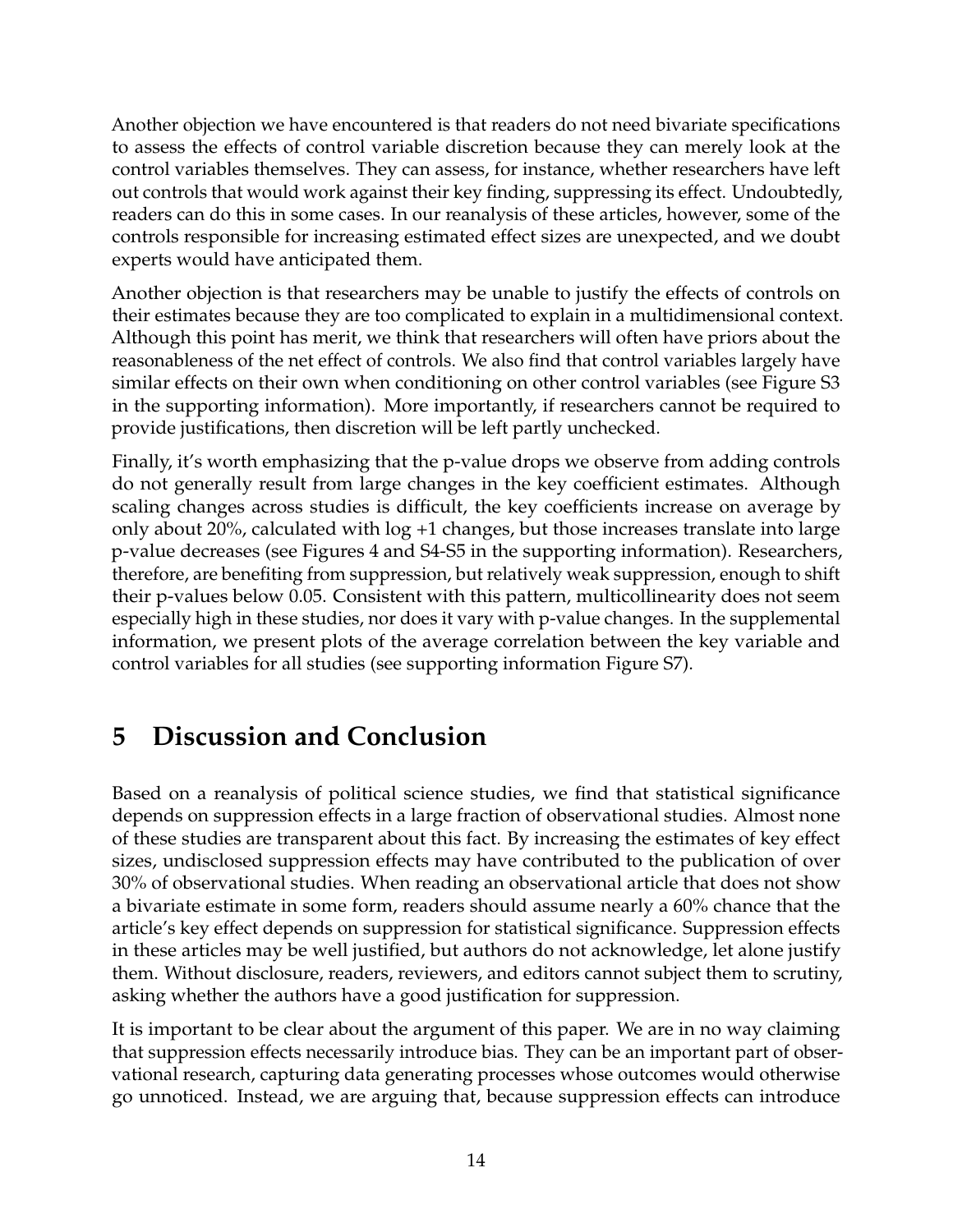

Figure 7: Distribution of t-Statistics across All Possible Control Variable Combinations for Observational Studies (randomly sampled in cases with more than 10,000 combinations, sorted by variance). 'm' shows the full multivariate t-statistic and 'b' the bivariate tstatistic. The grey dotted lines mark t-statistics at -1.96 and 1.96, the  $p = 0.05$  thresholds for conventional statistical significance. We exclude two studies here because of the inordinate time required to estimate each specification.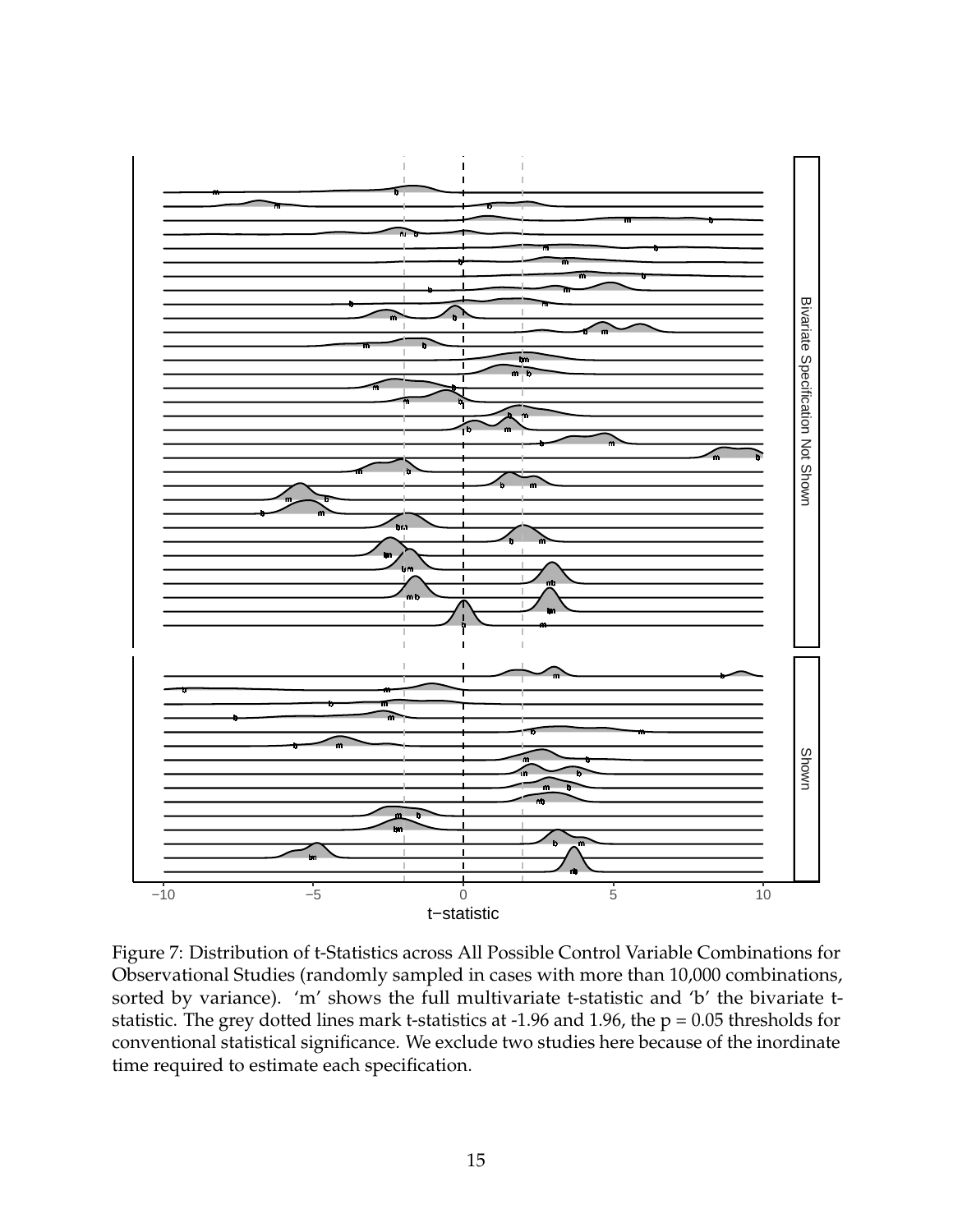bias that favors authors, and do so in a nontransparent way, readers typically want to be aware of them. We are also in no way claiming that these 30-40% of articles that rely on suppression effects to achieve statistical significance are false positives. Instead, we are simply pointing out that editors and reviewers would likely have scrutinized the control variables more closely if they knew these articles depended on suppression effects for their statistical significance. That additional scrutiny may or may not change the publication outcomes for these articles. We are also in no way arguing that bivariate estimates are less biased or preferable. Instead, we are arguing that requiring disclosure of bivariates alerts readers to suppression effects and the extent of those effects. Readers want to know about their presence, we think, because they mean that estimates are, by definition, not robust to model specification, more vulnerable to hidden discretion by authors in their choice of controls, and potentially produced by opaque mechanisms such as amplification bias. In contrast, control variables that reduce the magnitude of key estimates can also introduce bias, but this bias works against authors.

The degree to which we find studies depending on suppression effects highlights the problems with research oriented around p-value thresholds [\(McShane et al., 2019\)](#page-18-9). When researchers must report findings with p-values below a certain threshold to publish, incentives for them to "find a way" become strong. This leads to numerous perverse incentives, including model selection based on p-values.

As a field, we can limit discretion. Authors can assess robustness to a wider array of control variable choices with Bayesian Model Averaging [\(Bartels, 1997;](#page-16-7) [Montgomery and](#page-18-10) [Nyhan, 2010;](#page-18-10) [Leamer, 2016\)](#page-18-11) and related techniques. They can also use specification-curve analysis in which they report their key effect estimate across all theoretically justifiable model specifications [\(Simonsohn, Simmons and Nelson, 2015\)](#page-19-4). Researchers can also limit the effects of model discretion by matching before they analyze their data [\(Hainmueller,](#page-17-9) [2012;](#page-17-9) [Sekhon, 2011;](#page-19-5) [Imai and Ratkovic, 2014\)](#page-17-10), reducing model extrapolation [\(Ho et al.,](#page-17-11) [2007\)](#page-17-11). They could use hold out samples and apply newly developed estimators for cases where the number of control variables is large [\(Athey, Imbens and Wager, 2018;](#page-16-8) [Ning, Peng](#page-18-12) [and Imai, 2017\)](#page-18-12). They can also preregister control variables before data collection as part of a pre-analysis plan [\(Casey, Glennerster and Miguel, 2012;](#page-16-9) [Humphreys, Sanchez de la](#page-17-12) [Sierra and van der Windt, 2013\)](#page-17-12).

Most simply, researchers could disclose the bivariate specification to allow reviewers and readers to assess the effects of adding control variables.<sup>[5](#page-15-0)</sup> If the bivariate specification departs noticeably from other specifications, authors need to explain why. This is difficult in cases with more than a handful of controls [\(Achen, 2002\)](#page-16-10), though see Gelbach [\(2016\)](#page-17-13) for a formalization. By disclosing the bivariate, readers can assess whether control variables could be introducing bias that favors the authors. Given the high rate of false positives in published research, readers should know this basic fact.

Besides limiting the potential for discretion, researchers should also be attuned to the

<span id="page-15-0"></span><sup>&</sup>lt;sup>5</sup>Presenting bivariate relationships is important for yet another reason: they may help researchers infer the level of confounding [\(Peters, Bühlmann and Meinshausen, 2016;](#page-18-13) [Oster, 2016;](#page-18-14) [Altonji, Elder and Taber,](#page-16-11) [2005\)](#page-16-11).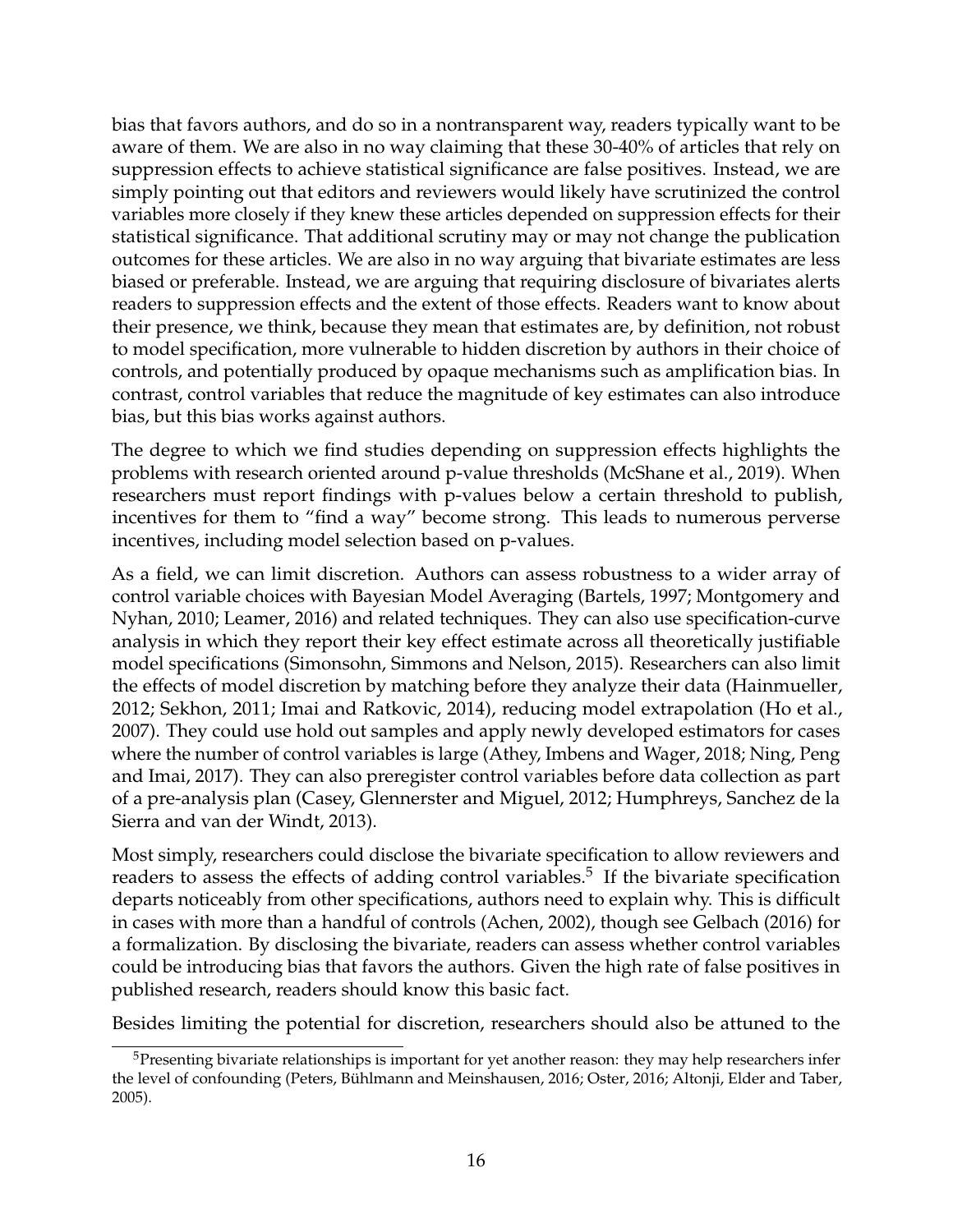source of the suppression effects. In some cases, researchers have strong justifications for them, such as in the Tesler and Sears example [\(2010\)](#page-19-1) and the Davenport [\(2015\)](#page-17-8) examples discussed earlier. In other cases, however, researchers should consider excluding the suppressor variables, such as when the source is classical suppression, mediation, or amplification bias.

#### **References**

- <span id="page-16-10"></span>Achen, C. H. 2002. "Toward a New Political Methodology: Microfoundations and ART." *Annual Review of Political Science* 5:423–450.
- <span id="page-16-11"></span>Altonji, Joseph G., Todd E. Elder and Christopher R. Taber. 2005. "An Evaluation of Instrumental Variable Strategies for Estimating the Effects of Catholic Schooling." *The Journal of Human Resources* 40(4):791–821.
- <span id="page-16-8"></span>Athey, Susan, Guido W. Imbens and Stefan Wager. 2018. "Efficient Inference of Average Treatment Effects in High Dimensions via Approximate Residual Balancing." *Journal of the Royal Statistical Society-Series B* 80(4):597–623.
- <span id="page-16-7"></span>Bartels, Larry M. 1997. "Specification Uncertainty and Model Averaging." *American Journal of Political Science* 41:641–674.
- <span id="page-16-3"></span>Bhattacharya, Jay and William B Vogt. 2012. "Do Instrumental Variables Belong in Propensity Scores?" *International Journal of Statistics & Economics* 9(A12):107–127.
- <span id="page-16-0"></span>Bobko, Philip. 2001. *Correlation and Regression: Applications for Industrial Organizational Psychology and Management*. SAGE.
- <span id="page-16-6"></span>Brodeur, Abel, Mathias Lé, Marc Sangnier and Yanos Zylberberg. 2016. "Star Wars: The Empirics Strike Back." *American Economic Journal: Applied Economics* 8(1):1–32.
- <span id="page-16-9"></span>Casey, Katherine, Rachel Glennerster and Edward Miguel. 2012. "Reshaping Institutions: Evidence on Aid Impacts Using a Preanalysis Plan." *The Quarterly Journal of Economics* 127(4):1755–1812.
- <span id="page-16-4"></span>Clarke, Kevin A. 2005. "The Phantom Menace: Omitted Variable Bias in Econometric Research." *Conflict Management and Peace Science* 22(4):341–352.
- <span id="page-16-5"></span>Cole, Stephen R, Robert W Platt, Enrique F Schisterman, Haitao Chu, Daniel Westreich, David Richardson and Charles Poole. 2010. "Illustrating Bias Due to Conditioning on a Collider." *International journal of epidemiology* 39(2):417–420.
- <span id="page-16-2"></span>Conger, Anthony J. 1974. "A Revised Definition for Suppressor Variables: A Guide to Their Identification and Interpretation." *Educational and psychological measurement* 34(1):35–46.
- <span id="page-16-1"></span>Crede, Marcus, Andrew Gelman and Carol Nickerson. 2016. "Questionable Association between Front Boarding and Air Rage." *Proceedings of the National Academy of Sciences* 113(47):E7348.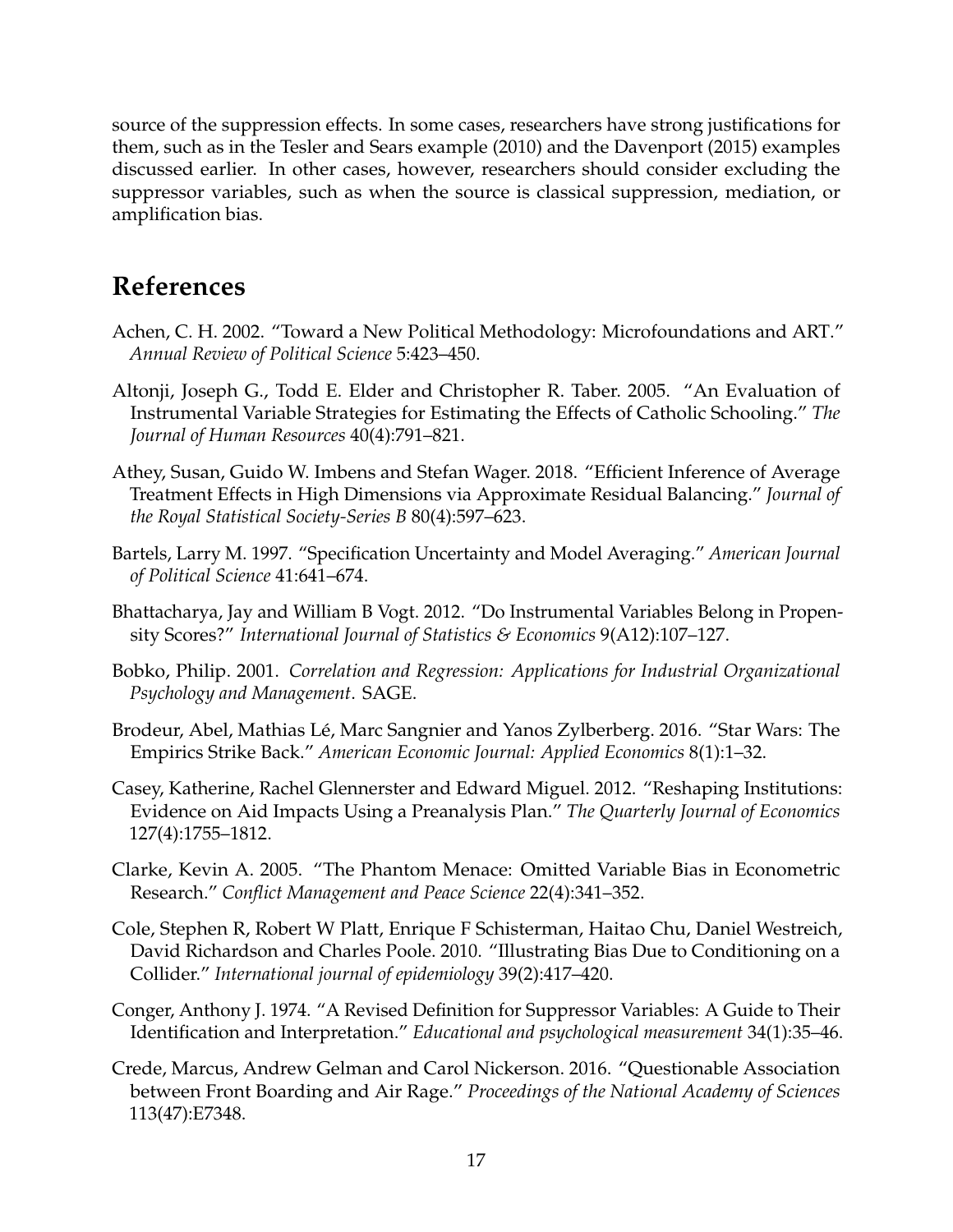- <span id="page-17-8"></span>Davenport, Tiffany C. 2015. "Policy-Induced Risk and Responsive Participation: The Effect of a Son's Conscription Risk on the Voting Behavior of His Parents." *American Journal of Political Science* 59(1):225–241.
- <span id="page-17-13"></span>Gelbach, Jonah B. 2016. "When Do Covariates Matter? And Which Ones, and How Much?" *Journal of Labor Economics* 34(2):509–543.
- <span id="page-17-5"></span>Gerber, Alan and Neil Malhotra. 2008. "Do Statistical Reporting Standards Affect What Is Published? Publication Bias in Two Leading Political Science Journals." *Quarterly Journal of Political Science* 3(3):313–326.
- <span id="page-17-4"></span>Gerber, Alan S., Neil Malhotra, Conor M. Dowling and David Doherty. 2010. "Publication Bias in Two Political Behavior Literatures." *American Politics Research* 38(4):591–613.
- <span id="page-17-9"></span>Hainmueller, Jens. 2012. "Entropy Balancing for Causal Effects: A Multivariate Reweighting Method to Produce Balanced Samples in Observational Studies." *Political Analysis* 20(1):25–46.
- <span id="page-17-11"></span>Ho, Daniel E., Kosuke Imai, Gary King and Elizabeth A. Stuart. 2007. "Matching as Nonparametric Preprocessing for Reducing Model Dependence in Parametric Causal Inference." *Political Analysis* 15(3):199–236.
- <span id="page-17-7"></span>Holling, Heinz. 1983. "Suppressor Structures in the General Linear Model." *Educational and Psychological Measurement* 43(1):1–9.
- <span id="page-17-0"></span>Horst, Paul. 1941. "The Role of Predictor Variables Which Are Independent of the Criterion." *Social Science Research Council* 48(4):431–436.
- <span id="page-17-12"></span>Humphreys, Macartan, Raul Sanchez de la Sierra and Peter van der Windt. 2013. "Fishing, Commitment, and Communication: A Proposal for Comprehensive Nonbinding Research Registration." *Political Analysis* 21(1):1–20.
- <span id="page-17-10"></span>Imai, Kosuke and Marc Ratkovic. 2014. "Covariate Balancing Propensity Score." *Journal of the Royal Statistical Society: Series B (Statistical Methodology)* 76(1):243–263.
- <span id="page-17-1"></span>Ioannidis, John PA. 2005. "Why Most Published Research Findings Are False." *PLoS Medicine* 2(8):e124.
- <span id="page-17-2"></span>Ioannidis, John PA, Tom D Stanley and Hristos Doucouliagos. 2017. "The Power of Bias in Economics Research." *The Economic Journal* 127:F236–F265.

<span id="page-17-6"></span>King, Gary. 1995. "Replication, Replication." *PS: Political Science and Politics* 28(3):444–452.

<span id="page-17-3"></span>Klein, Richard A, Kate A Ratliff, Michelangelo Vianello, Reginald B Adams Jr, Štěpán Bahník, Michael J Bernstein, Konrad Bocian, Mark J Brandt, Beach Brooks and Claudia Chloe Brumbaugh. 2014. "Investigating Variation in Replicability." *Social psychology* 14(3):142–52.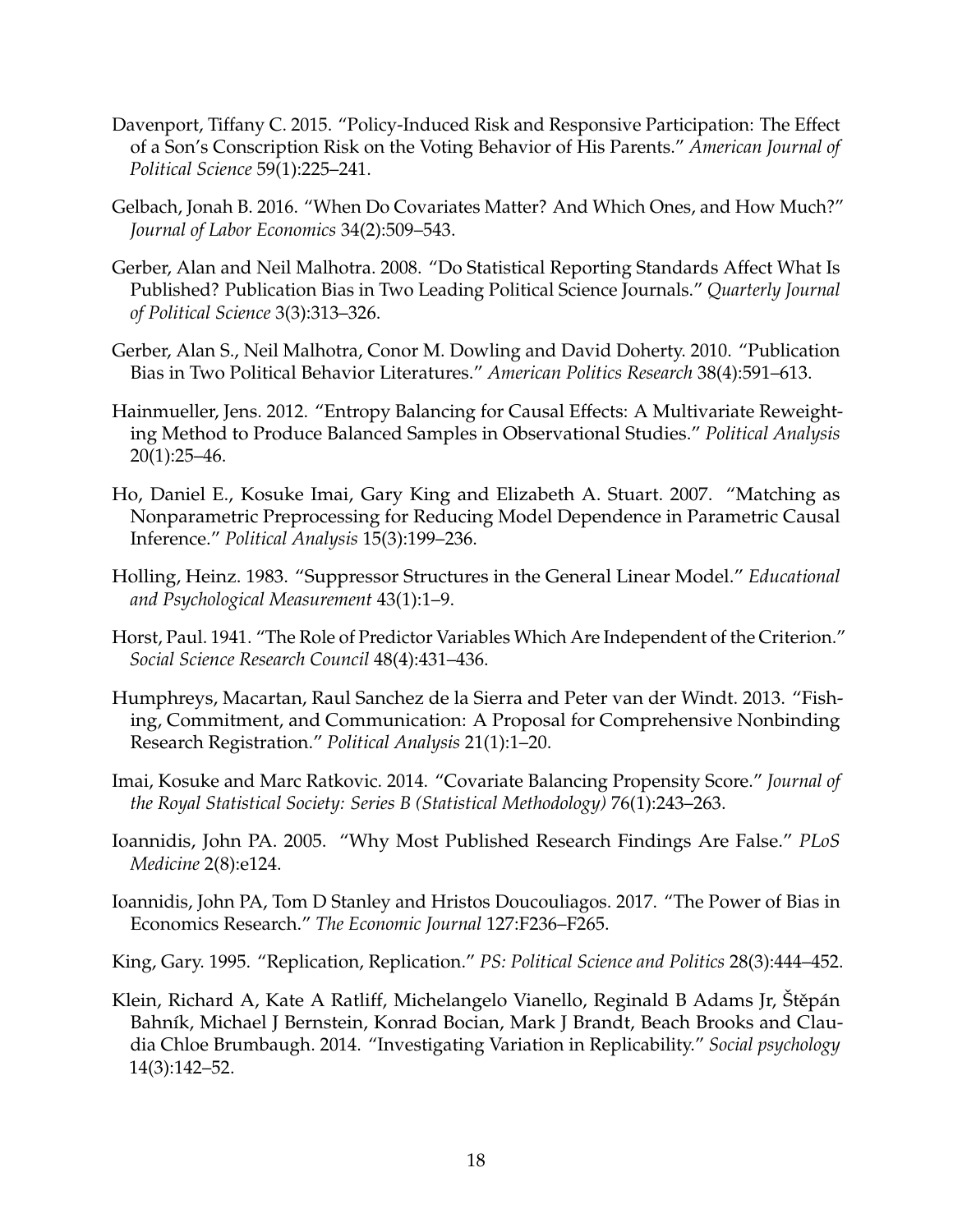- <span id="page-18-8"></span>Klein, Richard A, Michelangelo Vianello, Fred Hasselman, Byron G Adams, Reginald B Adams Jr, Sinan Alper, Mark Aveyard, Jordan R Axt, Mayowa T Babalola and Stěpán Bahník. 2018. "Many Labs 2: Investigating Variation in Replicability across Samples and Settings." *Advances in Methods and Practices in Psychological Science* 1(4):443–490.
- <span id="page-18-7"></span>Leamer, Edward E. 1983. "Let's Take the Con out of Econometrics." *The American Economic Review* 73:31–43.
- <span id="page-18-11"></span>Leamer, Edward E. 2016. "S-Values: Conventional Context-Minimal Measures of the Sturdiness of Regression Coefficients." *Journal of Econometrics* 193(1):147–161.
- <span id="page-18-2"></span>Lewis, Jerry W and Luis A Escobar. 1986. "Suppression and Enhancement in Bivariate Regression." *Journal of the Royal Statistical Society: Series D (The Statistician)* 35(1):17–26.
- <span id="page-18-0"></span>MacKinnon, David P, Jennifer L Krull and Chondra M Lockwood. 2000. "Equivalence of the Mediation, Confounding and Suppression Effect." *Prevention Science* 1(4):173–181.
- <span id="page-18-9"></span>McShane, Blakeley B, David Gal, Andrew Gelman, Christian Robert and Jennifer L Tackett. 2019. "Abandon Statistical Significance." *The American Statistician* 73(sup1):235–245.
- <span id="page-18-3"></span>Middleton, Joel A, Marc A Scott, Ronli Diakow and Jennifer L Hill. 2016. "Bias Amplification and Bias Unmasking." *Political Analysis* 24(3):307–323.
- <span id="page-18-10"></span>Montgomery, Jacob M. and Brendan Nyhan. 2010. "Bayesian Model Averaging: Theoretical Developments and Practical Applications." *Political Analysis* 18(2):245–270.
- <span id="page-18-1"></span>Nickerson, Carol A and Nicholas JL Brown. 2019. "Simpson's Paradox Is Suppression, but Lord's Paradox Is Neither: Clarification of and Correction to Tu, Gunnell, and Gilthorpe (2008)." *Emerging Themes in Epidemiology* 16(1):5–16.
- <span id="page-18-12"></span>Ning, Yang, Sida Peng and Kosuke Imai. 2017. "High Dimensional Propensity Score Estimation via Covariate Balancing." https://imai.fas.harvard.edu/research/files/hdCBPS.pdf.
- <span id="page-18-14"></span>Oster, Emily. 2016. "Unobservable Selection and Coefficient Stability: Theory and Evidence." *Journal of Business & Economic Statistics* pp. 1–18.
- <span id="page-18-6"></span>Pearl, Judea. 2009. *Causality*. Cambridge, NY: Cambridge University Press.
- <span id="page-18-4"></span>Pearl, Judea. 2010. On a Class of Bias-Amplifying Variables That Endanger Effect Estimates. In *Proceedings of the Twenty-Sixth Conference on Uncertainty in ARtificial Intelligence*. Corvallis, OR: AUAI pp. 417–424.
- <span id="page-18-5"></span>Pearl, Judea. 2011. "Invited Commentary: Understanding Bias Amplification." *American Journal of Epidemiology* 174(11):1223–1227.
- <span id="page-18-13"></span>Peters, Jonas, Peter Bühlmann and Nicolai Meinshausen. 2016. "Causal Inference by Using Invariant Prediction: Identification and Confidence Intervals." *Journal of the Royal Statistical Society: Series B (Statistical Methodology)* 78(5):947–1012.